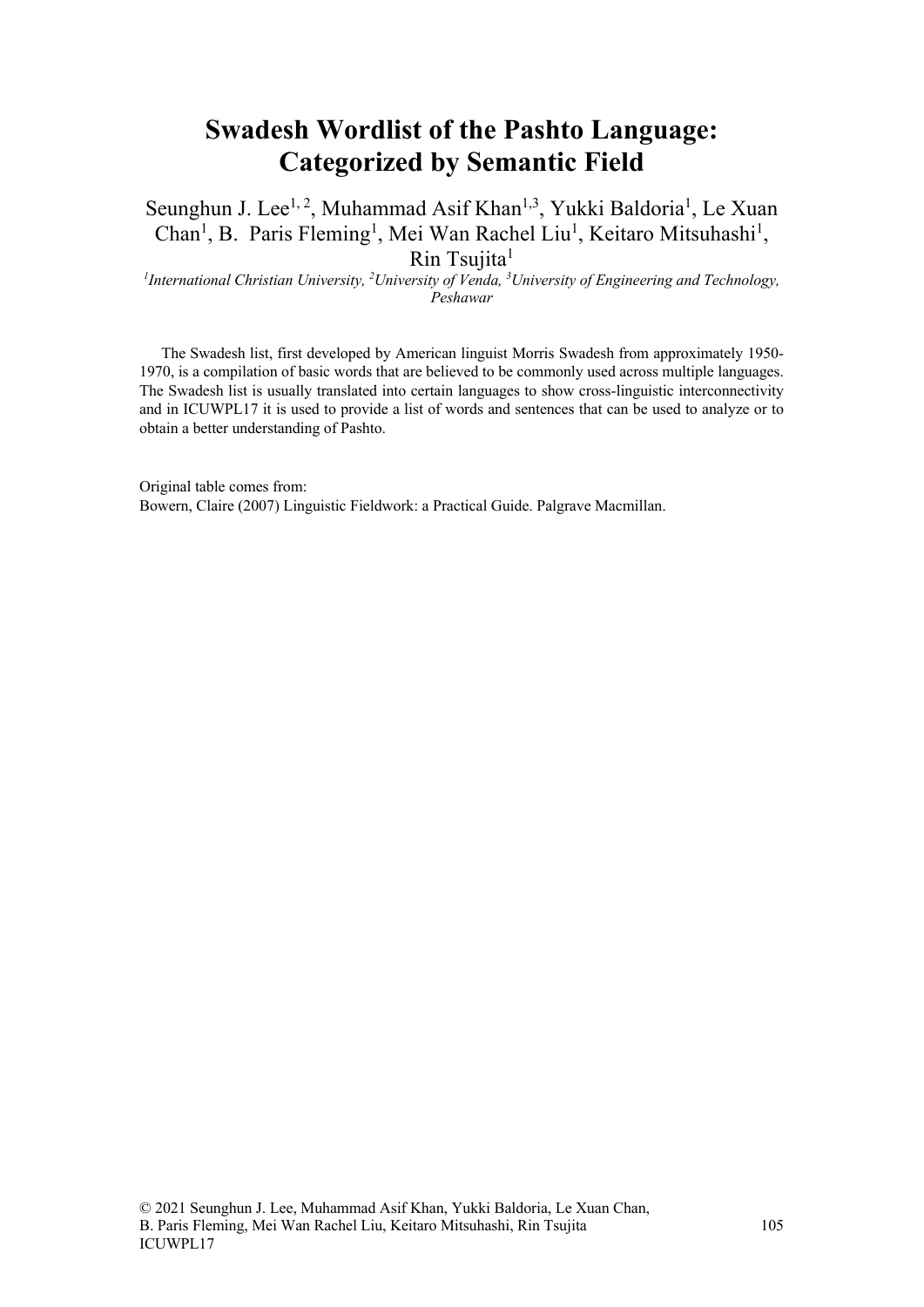| 1. big (unmarked)    | luí                   | adjective |
|----------------------|-----------------------|-----------|
| 2. big (inanimate)   | кát                   | adjective |
| $3.$ long            | úgad                  | adjective |
| 4. long              | dáng                  | adjective |
| 5. wide              | plən                  | adjective |
| 6. wide              | árət                  | adjective |
| 7. thick             | ting                  | adjective |
| 8. thick             | pir                   | adjective |
| 9. heavy             | drun                  | adjective |
| 10. heavy            | wəzni                 | adjective |
| 11. small            | worké                 | adjective |
| 12. small            | káttſ                 | adjective |
| 13. short            | lánd                  | adjective |
| 14. short            | mandré                | adjective |
| 15. narrow           | táng                  | adjective |
| 16. thin             | naréi                 | adjective |
| 17. warm             | tó:d                  | adjective |
| 18. warm             | táoda                 | adjective |
| 19. cold             | ják                   | adjective |
| 20. cold             | só]                   | adjective |
| 21. cold             | sá:]ə                 | adjective |
| 22. full             | dák                   | adjective |
| 23. full             | purá                  | adjective |
| 24. new              | néwei                 | adjective |
| 25. new/fresh        | tá:za                 | adjective |
| 26. old              | zó:1                  | adjective |
| 27. old              | poxwá:ne              | adjective |
| 28. good             | χá                    | adjective |
| 29. good             | sắm                   | adjective |
| 30. bad              | bád                   | adjective |
| 31. bad              | χaráb                 | adjective |
| 32. rotten           | murdár                | adjective |
| 33. rotten           | $s\chi\acute{a}$      | adjective |
| 34. dirty            | χírən                 | adjective |
| 35. dirty            | náwəle                | adjective |
| 36. straight         | $n\acute{\text{i}}$ : | adjective |
| 37. round            | вó:nd                 | adjective |
| 38. sharp            | tí:ra                 | adjective |
| 39. sharp            | tí:z                  | adjective |
|                      | bisrá                 | adjective |
| 40. dull<br>41. dull | pás:                  |           |
| 42. smooth           | hawá:                 | adjective |
|                      | maín                  | adjective |
| 43. smooth           | lúndə                 | adjective |
| 44. wet              | namdzén               | adjective |
| 45. wet              | út∫ī                  | adjective |
| 46. dry              | so:krá                | adjective |
| 47. dry              | sahí:                 | adjective |
| 48. correct          | ró:ĸ                  | adjective |
| 49. correct          |                       | adjective |
| 50. correct          | sám                   | adjective |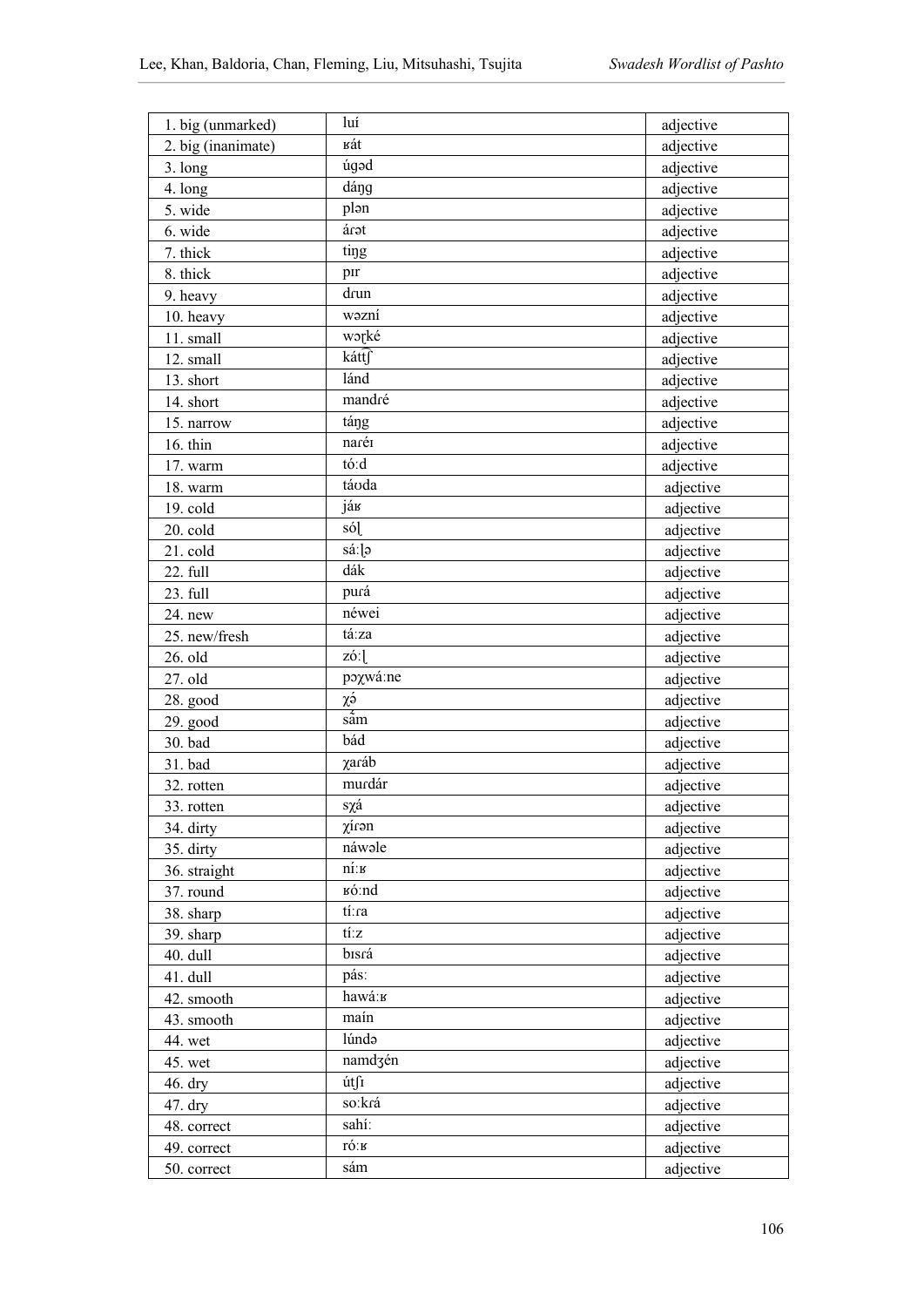| 51. near          | nezdé             | adjective      |
|-------------------|-------------------|----------------|
| 52. near          | $30x$ t           | adjective      |
| 53. far           | $\overline{14ri}$ | adjective      |
| 54. right         | $\chi$ e          | adjective      |
| 55. left          | gas:              | adjective      |
| 56. left          | tfap              | adjective      |
| 57. animal        | zanawár           | animal         |
| 58. fish          | mahé:             | animal         |
| 59. fish          | kába              | animal         |
| 60. bird (male)   | marka             | animal         |
| 61. bird (female) | markái            | animal         |
| $62.$ dog         | spe               | animal         |
| 63. louse         | sp:ága            | animal         |
| 64. snake         | ma:r              | animal         |
| 65. worm          | tsind3é           | animal         |
| 66. skin          | sarmána           | animal product |
| 67. meat          | <b>к</b> оа́уа    | animal product |
| 68. blood         | βína              | animal product |
| 69. bone          | hadúke:           |                |
|                   | wá:zga            | animal product |
| 70. $fat(n)$      | há:               | animal product |
| 71.egg            | agér              | animal product |
| 72. egg           | χkár              | animal product |
| 73. horn          | lakér             | animal product |
| 74. tail          | wazára            | animal product |
| 75. feather       |                   | animal product |
| 76. hair          | veχtá             | body part      |
| 77. head          | sár               | body part      |
| 78. ear           | rwág              | body part      |
| 79. eye           | $\rm{st}$         | body part      |
| 80. nose          | pó:za             | body part      |
| 81. mouth         | χυlá              | body part      |
| 82. tooth         | $\chi$ olá        | body part      |
| 83. tongue        | zába              | body part      |
| 84. fingernail    | n:úk              | body part      |
| 85. foot          | χpá               | body part      |
| 86. foot          | pχá               | body part      |
| 87. leg           | χpá               | body part      |
| 88. leg           | pχá               | body part      |
| 89. knee          | godá              | body part      |
| 90. knee          | kondái            | body part      |
| 91. knee          | zángun            | body part      |
| 92. hand          | lá:s:             | body part      |
| $93. \text{wing}$ | wazár             | body part      |
| 94. belly         | χáta              | body part      |
| 95. belly         | góda              | body part      |
| 96. guts          | kulmá             | body part      |
| 97. neck          | márei             | body part      |
| 98. neck          | sát:              | body part      |
| 99. back          | mlá               | body part      |
| 100. back         | fá:               | body part      |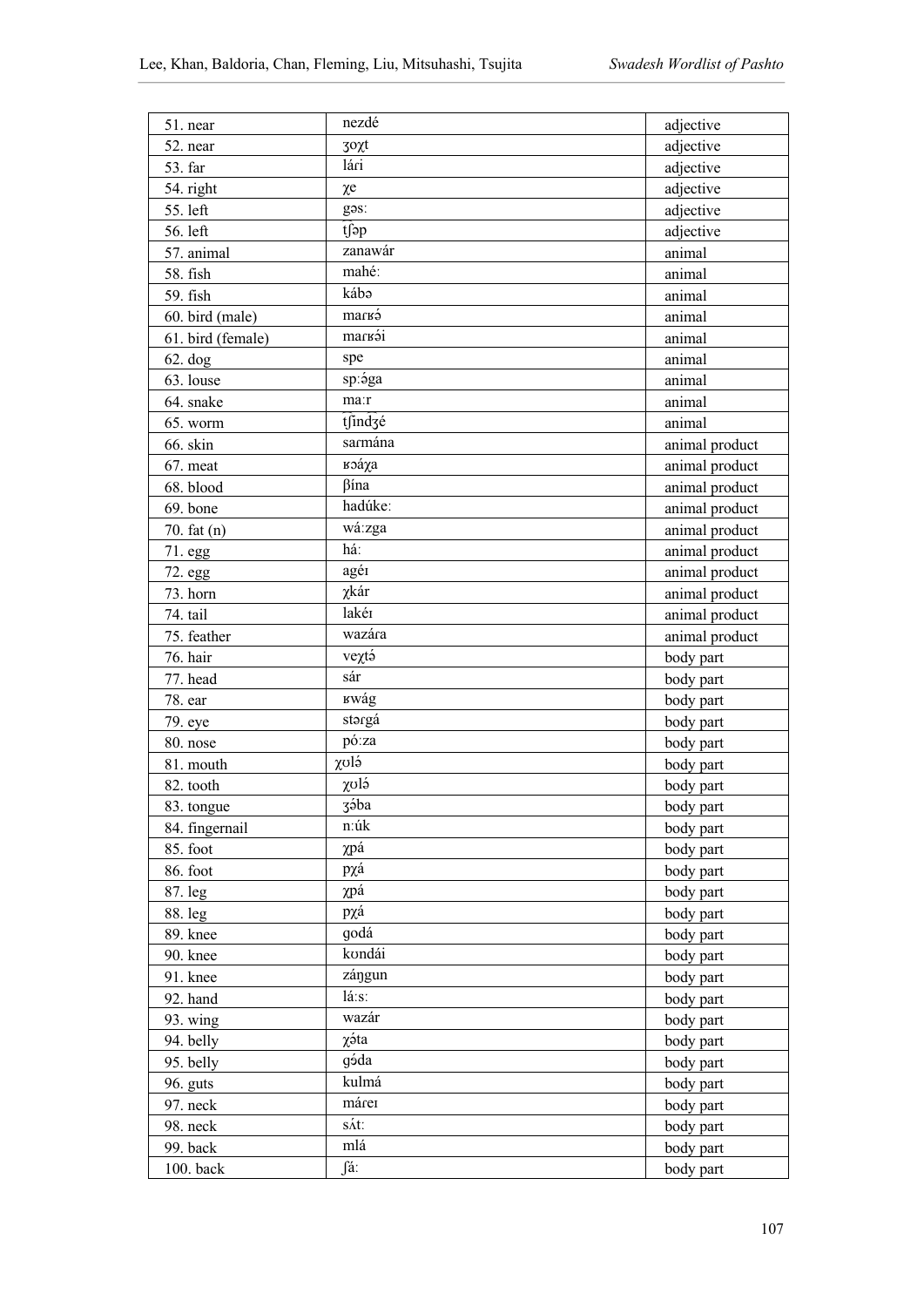| 101. breast  | sí:na                     | body part   |
|--------------|---------------------------|-------------|
| 102.breast   | té:                       | body part   |
| 103.heart    | zrá                       | body part   |
| 104. liver   | iná                       | body part   |
| 105. liver   | zigár                     | body part   |
| 106. drink   | sχál                      | body verb   |
| 107. eat     | χoarák                    | body verb   |
| 108. eat     | χoaról                    | body verb   |
| 109. bite    | tsitsil                   | body verb   |
| 110. bite    | tſák                      | body verb   |
| 111. suck    | satál                     | body verb   |
| 112. spit    | tukál                     | body verb   |
| 113. vomit   | ólti kol                  | body verb   |
| 114. blow    | puké:                     | body verb   |
| 115. breathe | sa: aχastál               | body verb   |
| 116. laugh   | χandél                    | body verb   |
| 117. live    | wosídal                   | body verb   |
| 118. live    | dzuwánd                   | body verb   |
| 119. die     | márə                      | body verb   |
| 120. red     | sur                       | colour      |
|              | $\int$ i:n                | colour      |
| 121. green   | ziál                      |             |
| 122. yellow  | spin                      | colour      |
| 123. white   | to:r                      | colour      |
| 124. black   | warsará                   | colour      |
|              |                           |             |
| 125. with    |                           | conj        |
| 126. and     | ao                        | conj        |
| 127. if      | kə                        | conj        |
| 128. if      | kə tsárı                  | conj        |
| 129. because | da: zaká                  | conj        |
| 130. because | (v)wádza                  | conj        |
| 131. tree    | óna                       | environment |
| 132. tree    | búte                      | environment |
| 133. forest  | zangál                    | environment |
| 134. stick   | tfuká                     | environment |
| 135. stick   | láχta                     | environment |
| 136. stick   | dandá                     | environment |
| 137. fruit   | mewá                      | environment |
| 138. seed    | tóχəm                     | environment |
| 139. seed    | zaχíra                    | environment |
| 140. leaf    | på:la                     | environment |
| 141. root    | dzórla                    | environment |
| 142. bark    | taná                      | environment |
| 143. flower  | gól                       | environment |
| 144. grass   | gajá                      | environment |
| 145. grass   | waχэ́                     | environment |
| 146. freeze  | waurá ke:dál              | environment |
| 147. sun     | m:ár                      | environment |
| 148. moon    | spó: gmai                 | environment |
| 149. star    | stó:re<br>ub <sub>2</sub> | environment |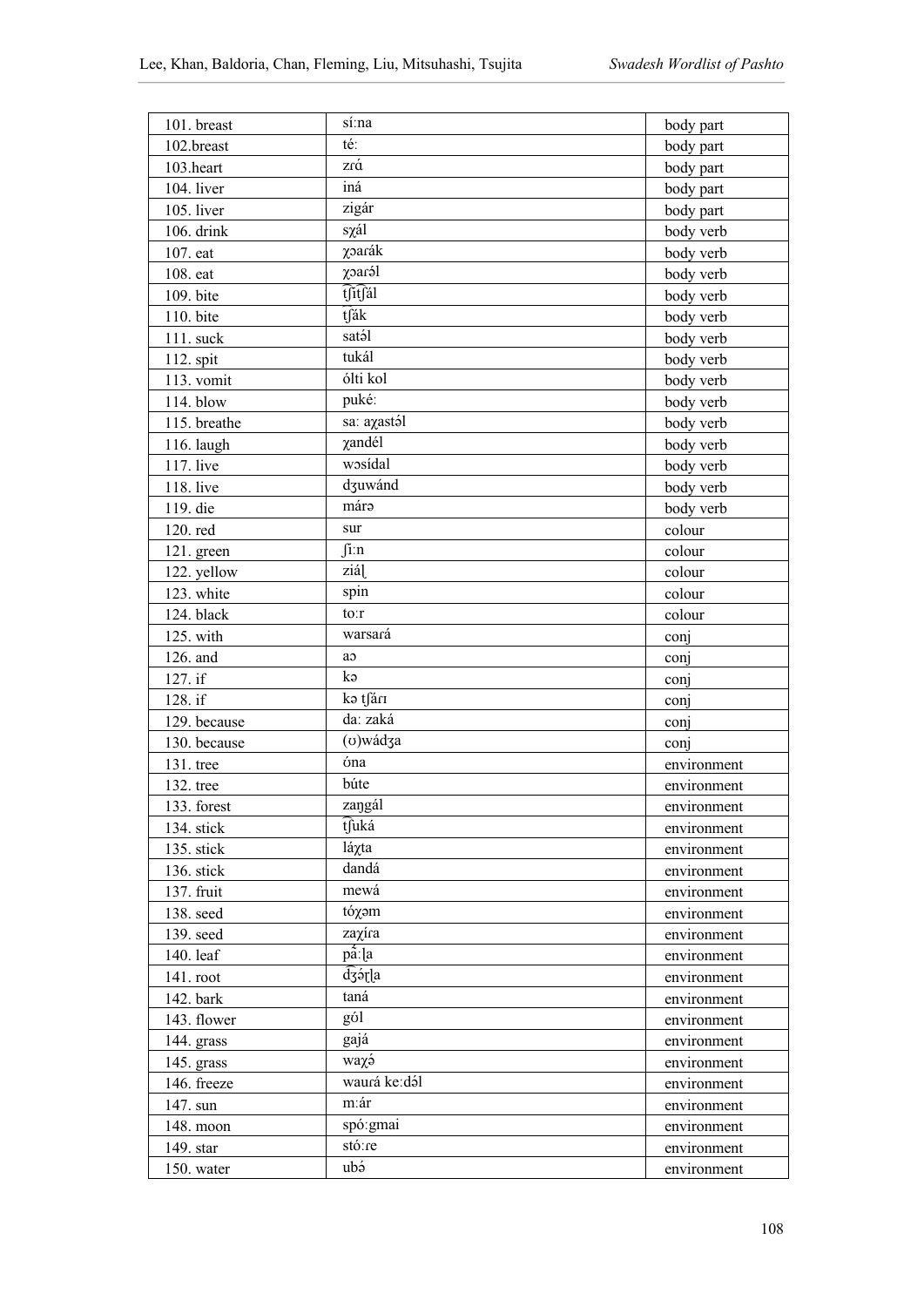| 151. rain              | bá:ra:n           | environment |
|------------------------|-------------------|-------------|
| 152. river             | dárja:b           | environment |
| 153. lake              | tfiná             | environment |
| 154. sea               | sind              | environment |
| 155. salt              | má:lga            | environment |
| 156. stone             | kále              | environment |
| 157. sand              | ∫əgá              | environment |
| 158. dust              | dú a              | environment |
| 159. earth             | zməká             | environment |
| 160. cloud             | orjáz             | environment |
| 161. fog               | la á              | environment |
| 162. sky               | asmán             | environment |
| 163. wind              | silé:             |             |
| 164. wind              | ba:d              | environment |
| 165. snow              | waúra             | environment |
|                        | waúra             | environment |
| 166. ice               |                   | environment |
| 167. smoke             | lugé:             | environment |
| 168. fire              | o:r<br>iré        | environment |
| 169. ashes             |                   | environment |
| 170. burn              | swazedál          | environment |
| 171. road              | lá:ra             | environment |
| 172. mountain          | ваг               | environment |
| 173. woman             | zananá            | human       |
| 174. woman             | χáza              | human       |
| 175. man (adult male)  | saré              | human       |
| 176. man (human being) | na:riná insán     | human       |
| 177. child             | mafúm             | human       |
| 178. wife              | tabár             | human       |
| 179. husband           | χaw/nd            | human       |
| 180. husband           | saré:             | human       |
| 181. mother            | mo:r              | human       |
| 182. father            | pla:r             | human       |
| 183. name              | na:má             | human       |
| 184. sing              | sandára wajél     | human verb  |
| 185. play              | ló:ba kol         | human verb  |
| 186. swell             | p^]sé:d^l         | human verb  |
| 187. kill              | wazál             | impact      |
| 188. fight             | dzagára kol       | impact      |
| 189. hunt              | χkar kol          | impact      |
| 190. hit               | waχ/ <sub>1</sub> | impact      |
| 191. cut               | prezól            | impact      |
| 192. split             | dzudá kól         | impact      |
| 193. split             | hisé kól          | impact      |
| 194. stab              | tĴakú waxál       | impact      |
| 195. scratch           | garáw∧l           | impact      |
| 196. dig               | khanástal         | impact      |
| 197. at                | bá:nde            | location    |
| 198. at                | pə                | location    |
| 199. in                | danána            | location    |
| 200. in                | ke                | location    |
|                        |                   |             |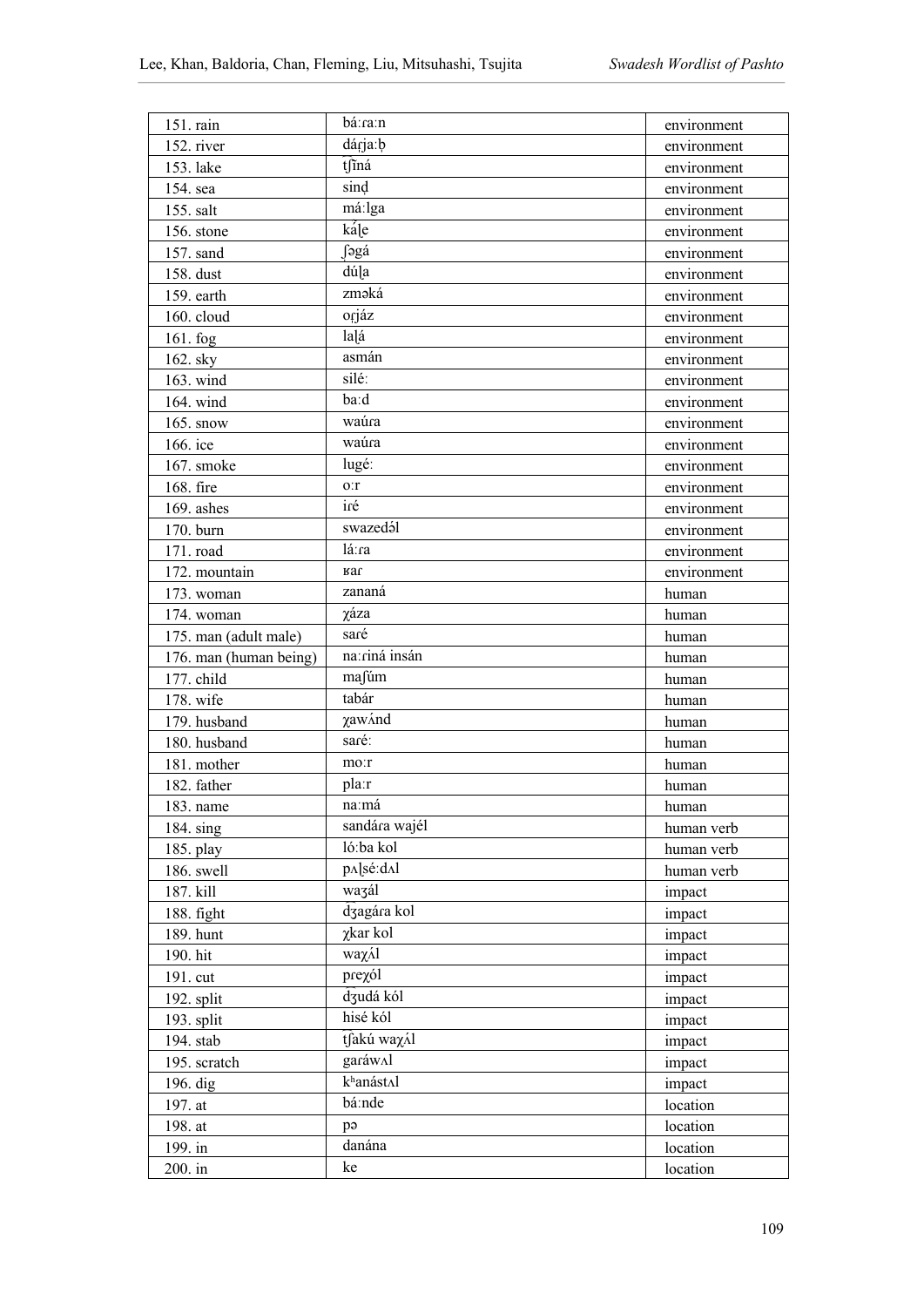| 201. sew            | gand/ <sub>1</sub> | misc verb       |
|---------------------|--------------------|-----------------|
| 202. count          | fmi:rál            | misc verb       |
| 203. swim           | lanbó wahál        | motion          |
| 204. fly $(v)$      | álwat∧l            | motion          |
| 205. walk           | gárzedAl           | motion          |
| 206. come           | ratlál             | motion          |
| 207. lie            | samlástal          | motion          |
| 208. lie            | pró:ta             | motion          |
| 209. sit            | ki:nást^l          | motion          |
| 210. stand          | odoré:dAl          | motion          |
| 211. turn           | dá:wed^l           | motion          |
| 212. fall           | gxóruze:d^l        | motion          |
| 213. fall           | pré:watAl          | motion          |
| 214. float          | báhed^l            | motion          |
| 215. flow           | báhed∧l            | motion          |
| 216. see            | katál              | perception verb |
| 217. see            | lidál              | perception verb |
| 218. hear           | áwredAl            | perception verb |
| 219. know           | pédzandAl          | perception verb |
| 220. know           | póidal             | perception verb |
| 221. think          | φίkar kól          | perception verb |
| 222. think          | sótf kól           | perception verb |
| 223. smell          | bóin kol           | perception verb |
| 224. fear           | wijaredál          | perception verb |
| 225. sleep          | udáked $\Lambda$ l | perception verb |
| 226. say            | wajAl              | perception verb |
| 227. say            | χábara kól         | perception verb |
| 228.I               | zά                 | pro             |
| 229. you (singular) | $t\acute{\Lambda}$ | pro             |
| 230. he             | haká               | pro             |
| 231. we             | mu:ng              | pro             |
| 232. you (plural)   | tá:so              | pro             |
| $233.$ they         | harwi              | pro             |
| $234.$ they         | dwi                | pro             |
| 235. this           | da                 | pro             |
| 236. that           | dára               | pro             |
| 237. here           | dálta              | pro             |
| 238. there          | harálta            | pro             |
| 239. there          | darálta            | pro             |
| 240. who            | so:k               | pro             |
| 241. what           | ${\bf S}\Lambda$   | pro             |
| 242. where          | tfárta             | pro             |
| 243. when           | kəla               | pro             |
| 244. how            | sánga              | pro             |
| 245. not            | his hom na         | quant           |
| 246. all            | tol                | quant           |
| 247. many           | de:r               | quant           |
| 248. some           | sə                 | quant           |
| 249. few            | lága               | quant           |
| 250. other          | nor                | quant           |
|                     |                    |                 |